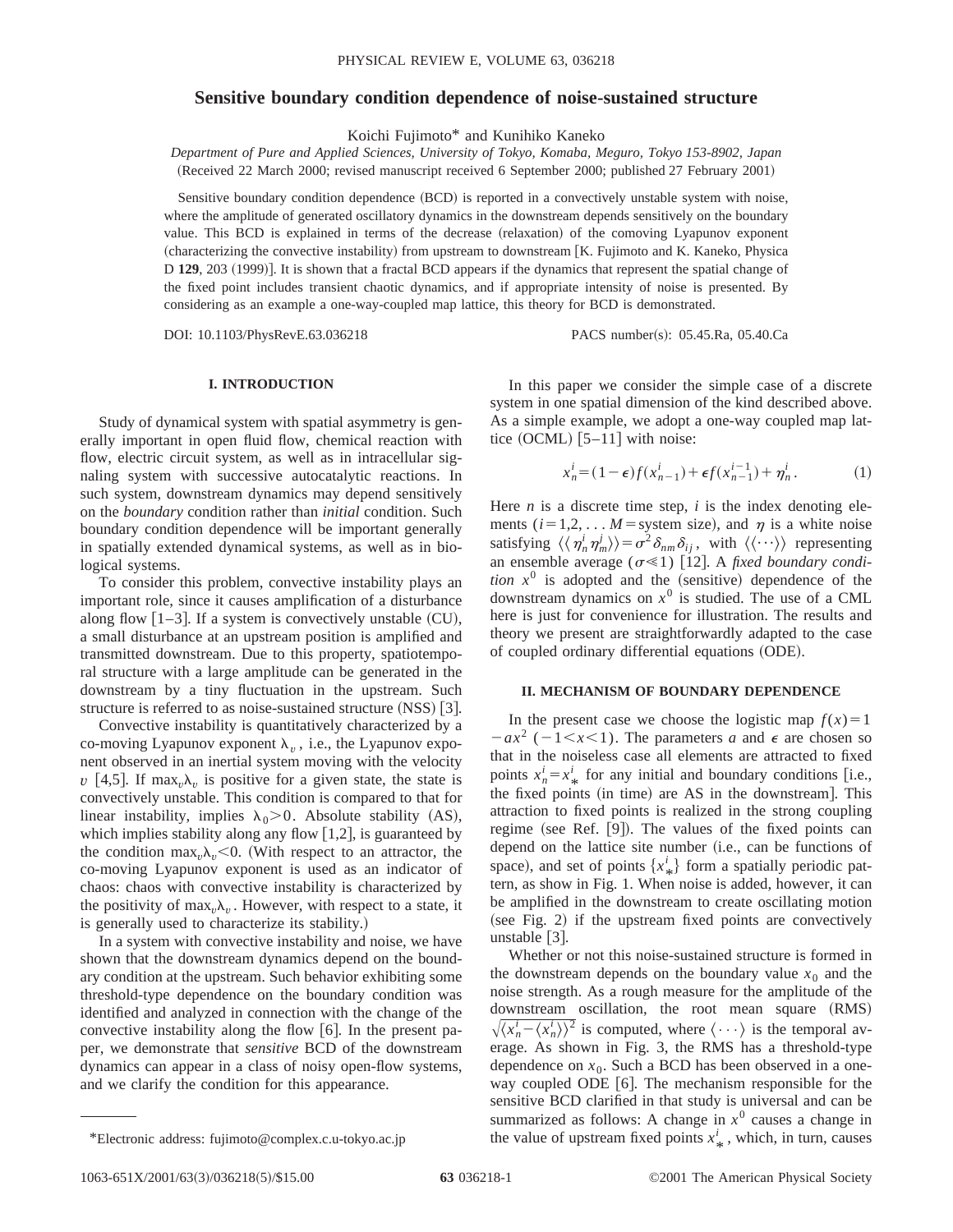

FIG. 1. The patterns  $x^i_{\ast}$  and  $\lambda^S(i)$ . The upper figure displays the fixed-point pattern  $x^i_{\ast}$  in the absence of noise, while the lower fig- $\alpha$  and  $\alpha$  and  $\alpha$  is the spatial pattern of  $\lambda^{S}(i)$ . Two sets of plots are overlaid for different values of the boundary,  $x^0 = 0.52$  (solid line with  $\Box$ ) and 0.60 (dotted line with  $\bigcirc$ ). For the lower figure  $\sum_{\ell=0}^{1} \lambda^{S}(i)$  $-\ell$ )/2 ( $\times$  for  $x^0$ =0.52,  $\bullet$  for 0.60) is also plotted. This difference reflects the difference in the downstream dynamics in the case with noise. For the boundary value for  $x^0 = 0.60$  no oscillation is generated in the downstream (since the CU region is narrow, as discussed in the text), while oscillation is generated in the downstream for  $x^0$ =0.52, as shown in Fig. 3. Here,  $a=1.8$ ,  $\epsilon$ =0.83.

a change in the degree of convective instability. Accordingly the downstream dynamics, generated through the spatial amplification of noise, can be different for different values of *x*0.

In the present case this mechanism is quantitatively analyzed as follows: The spatial fixed points dynamics are described by the spatial recursive equation  $[9]$ 

$$
x_{*}^{i} = (1 - \epsilon) f(x_{*}^{i}) + \epsilon f(x_{*}^{i-1})
$$
  
= 
$$
\frac{-1 + \sqrt{1 + 4a(1 - \epsilon)(1 - a\epsilon(x_{*}^{i-1})^{2})}}{2a(1 - \epsilon)}
$$
  
= 
$$
g(x_{*}^{i-1}),
$$
 (2)

while the co-moving Lyapunov exponent  $\lambda_{v}(i)$  of each fixed point  $x^i_{\ast}$  [6,10] is given by



FIG. 2. Spatiotemporal plot of NSS with  $\sigma=2\times10^{-3}$ , *a* = 1.8,  $\epsilon$ =0.83, and  $x^0$ =0.52. Here  $x_n^i$  is plotted for every second lattice site.



FIG. 3. BCD of the RMS and  $i_u - i_g(+,\sigma=2\times10^{-4})$  for the downstream dynamics. NSS appears around  $x^0$  = 0.52 and 0.97. Except these two regions for the boundary value,  $x_n^i$  in the downstream falls on fixed points. Different lines correspond to different noise intensities:  $\sigma = 2 \times 10^{-6}$ ( $\Box$ ),2 $\times 10^{-5}$ ( $\odot$ ),2 $\times 10^{-4}$ ( $\triangle$ ). With the increase in the strength of the noise, the size of the region in which NSS is found increases. In the region  $i_u - i_g > 0$  (for  $\sigma = 2 \times 10^{-4}$ ), there exists noise-sustained structure. Here  $\epsilon$ =0.842, and the fixed point pattern is spatially period 2.

$$
\lambda_v(i) = (1 - \epsilon) \log |f'(x^i) + \epsilon \log |f'(x^{i-1})| + \log \left| \frac{1 - \epsilon}{1 - v} \right|
$$

$$
+ \log \left| \frac{\epsilon (1 - v)}{v (1 - \epsilon)} \right|^v.
$$
(3)

A relevant quantity, characterizing the amplification of a disturbance per lattice site is given by the spatial instability exponent  $\lambda^{S}(i)$  [13],

$$
\lambda^{S}(i) = \max_{v} \frac{\lambda_{v}(i)}{v}.
$$
 (4)

In Fig. 1,  $\lambda^{S}(i)$  is also plotted as a function of the lattice site number. For both the boundary values  $x^0$  = 0.52 ( $\Box$ ) and  $x^0$ =0.60 ( $\circ$ ), convective instability exists in the upstream, as indicated by  $\lambda^{S}(i)$ . (Here the downstream pattern has spatial period 2, and  $\lambda^{S}(i)$  also oscillates with this period. For this reason,  $\sum_{\ell=0}^{l} \lambda^{S}(i-\ell)/2$ , the average over the spatial period, is also plotted.) For  $x^0 = 0.60$ ,  $\lambda^s(i)$  (or the average over the spatial period) becomes negative at a smaller lattice site number than the case for  $x^0$ =0.52. In fact, as discussed below, this difference in the convergence rate of  $\lambda^{S}(i)$  is relevant to the BCD of the downstream dynamics.

Since we have assumed that the fixed point pattern is AS in the downstream, the noise has to be amplified at a lattice point where the fixed point remains CU, in order for NSS to be formed. First, we estimate the lattice point  $i<sub>u</sub>$ , defined as the site where the convective instability is lost; in other words, the site where the fixed point  $x^i_{\ast}$  changes from CU to  $\Lambda S$ . Bosell, that the  $y^i$  connection arised is nottern in the AS. Recall that the  $x^i_{\star}$  approach a periodic pattern in the A.S. Recall that the  $x_*$  approach a periodic pattern in the downstream in the absence of noise. Denoting this spatial period by  $L$ , the lattice point  $i<sub>u</sub>$  is given by the point  $i$  such that  $\sum_{\ell=0}^{L-1} \lambda^{S}(i-\ell)/L$  is positive for  $i < i_u$  and negative for  $i \geq i_u$ . As can be also expected by considering Figs. 1 and 3,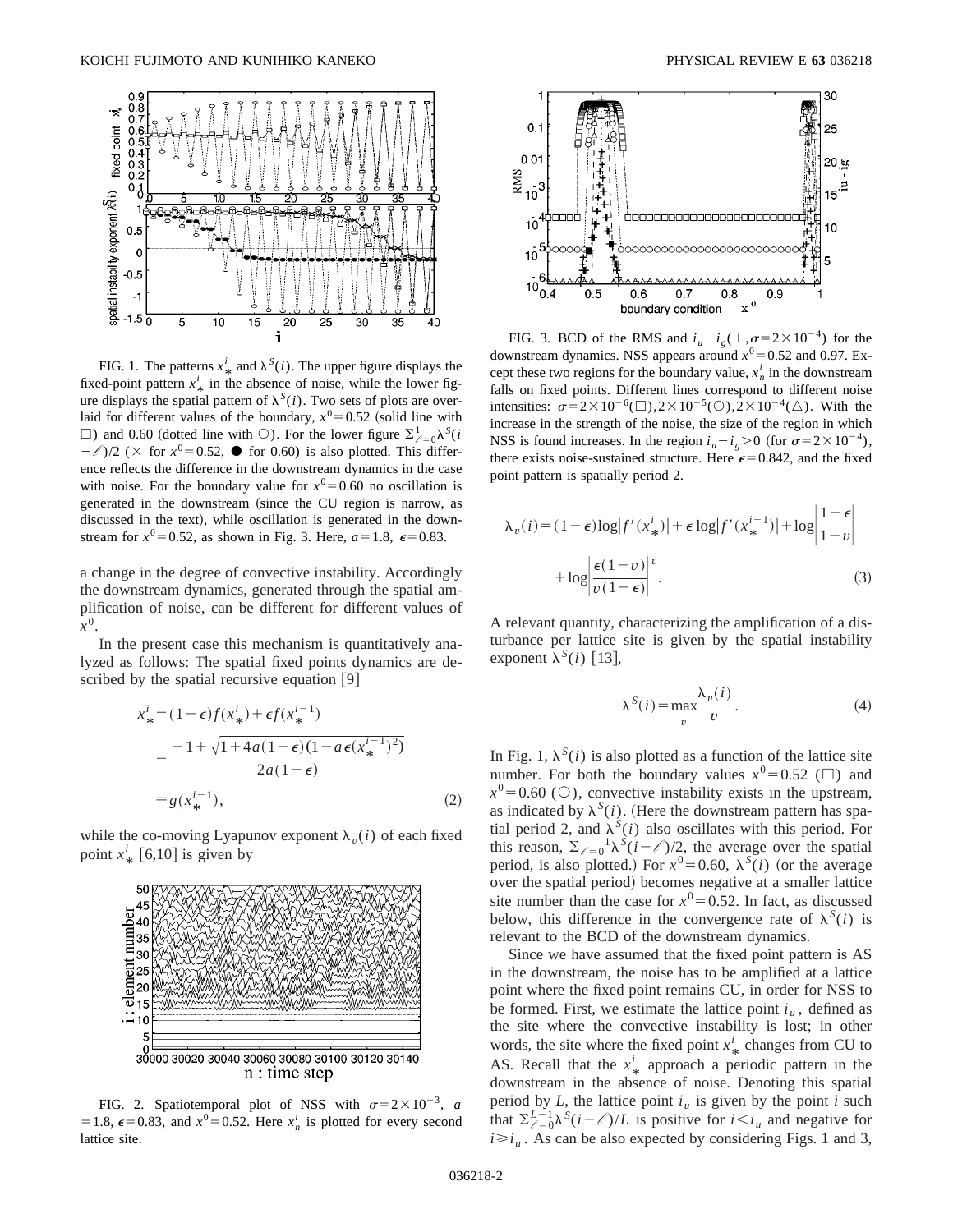$i<sub>u</sub>$  is strongly correlated with the relaxation scale of the spatial map. If the convergence of the spatial map to its attractor is more rapid,  $i_{\mu}$  is generally smaller. (See Fig. 1: for example,  $i_u = 12$  for  $x^0 = 0.60$  indicated by  $\bullet$ , while  $i_u = 36$  for  $x^0$ =0.52 indicated by  $\times$ .)

On the other hand, the scale  $i_g$  required for the amplification of a tiny noise to  $O(1)$  can be estimated by

$$
\sigma \exp\left(\sum_{i=1}^{i_g} \lambda^S(i)\right) \sim 1. \tag{5}
$$

Then, the condition  $[6]$  for the formation of NSS is simply given by

$$
i_u - i_g \ge 0. \tag{6}
$$

In Fig. 3, we have plotted  $i_u - i_g$  and the RMS of downstream dynamics as function of the boundary value  $x<sup>0</sup>$ . The numerical results clearly support the conclusion that the condition for NSS is given by  $i_u - i_g \ge 0$ . Although this condition concerns only the sign of  $i_u - i_g$ , the amplitude of the NSS is also highly correlated with the value of  $i_u - i_g$ , as shown in Fig. 3. In the case of Fig. 3, the downstream AS dynamics are of spatial period 2, where NSS appears around  $x^0$ =0.52 and 0.97. The BCD here is simple, with just two regions allowing for NSS.

## **III. SENSITIVE BOUNDARY CONDITION DEPENDENCE**

For the case of spatial period 4, as shown in Fig.  $4(a)$ , there are many undulations, and this BCD has a self-similar fine structure, to be shown as fractals [see the blow-up of Fig.  $4(a)$ ]. The complexity of this self-similar structure of the BCD increases with the period, as shown in Fig.  $4(b)$  for the case of spatial period 16. With this self-similar structure, a small difference in the boundary value results in a large difference in the downstream dynamics.

Note that the loss of convective instability in the downstream (for the noiseless case) is necessary to have such BCD. If the downstream without noise is CU, then the BCD becomes weaker as the distance from the boundary increases, and in an infinitely large system, this BCD eventually dies away completely. To check the convective instability of the downstream, we have computed Lyapunov exponent of the spatial map in Eq.  $(2)$  [8] and the spatial instability exponent  $\lambda^S$  of the fixed points averaged over 16 lattice points at the downstream. In Fig. 5, we are plotted as a function of coupling strength  $\epsilon$ . Since the absolute stability of the downstream is necessary to have BCD, it exists only at separated intervals in the parameter space  $[14]$ .

In Fig. 6, dependence of RMS on the noise strength and boundary condition is plotted. The region in which the NSS with a large value of RMS form a tongue-like structures. For a small  $\sigma$ , say, less than  $\sigma$ = 10<sup>-12</sup> NSS is not formed for any boundary condition. In  $\sigma = 10^{-3}$  some tongues merge as Fig.  $6(b)$  and the complexity of the BCD decreases. Note that the complexity of the boundary condition dependence, measured by the number of ups and downs in the boundary condition dependence, takes its maximal value at the medium level of



FIG. 4. (a) shows BCD of the RMS of  $x^{200}$  (O) and  $i_u - i_g$ ( $\times$ ), with  $\epsilon$ =0.9108, spatial period = 4, and  $\sigma$ =2 $\times$ 10<sup>-4</sup>. (b) shows BCD of the RMS of  $x^{200}$  with  $\epsilon$ =0.928198, spatial period = 16, and  $\sigma$ = 2 × 10<sup>-8</sup>. For each, the lower figure is the blow-up of the upper figure, and each figure represents 5000 data points taken at equal intervals.

noise intensity, as shown in Fig. 7. It takes its maximal value at the medium level of noise intensity. If the intensity of the noise is too small, NSS is difficult to be formed, while if it is too large, the parameter domain to give each NSS is broadened as shown in Fig. 3 and Fig. 6, and the neighboring domains are fused successively with the increase of noise intensity, leading to the decrease in the number of undulation in the BCD. Accordingly, the BCD is most complex at some finite noise intensity, where the number of undulation in the BCD, shown in Fig. 4, of downstream amplitude takes a maximal value. The noise intensity that gives a peak of complexity in Fig. 7 depends on  $\epsilon$ . This is explained in terms of the  $\epsilon$  dependence of the convective instability  $\lambda^{S}(\leq 0)$  at the downstream, shown in Fig. 5. As  $\lambda^S$  increases toward 0, the (downstream) region with convective instability is longer. Hence,  $i_{u}$  (accordingly  $i_{u}-i_{g}$ ) gets larger. As shown in Eqs. (5) and (6), the increase of  $i_u - i_g$  gives the same influence on the dynamics as the increase of  $\sigma$ . Hence the noise intensity that gives the most complex BCD, is shifted to a smaller value, as shown by the shift from  $\epsilon$ =0.9108 (solid line with  $\times$ ) to  $\epsilon$ =0.928198 (dotted line with  $\circ$ ) in Fig. 7.

We now discuss the origin of such sensitive BCD. As seen from Fig. 4, this BCD is due to the complicated structure of the BCD of  $i_u - i_g$ . Here,  $i_g$  has a rather smooth dependence on  $x^0$ , and the complicated structure is due mainly to  $i_u$ . In fact, there are (infinitely) many local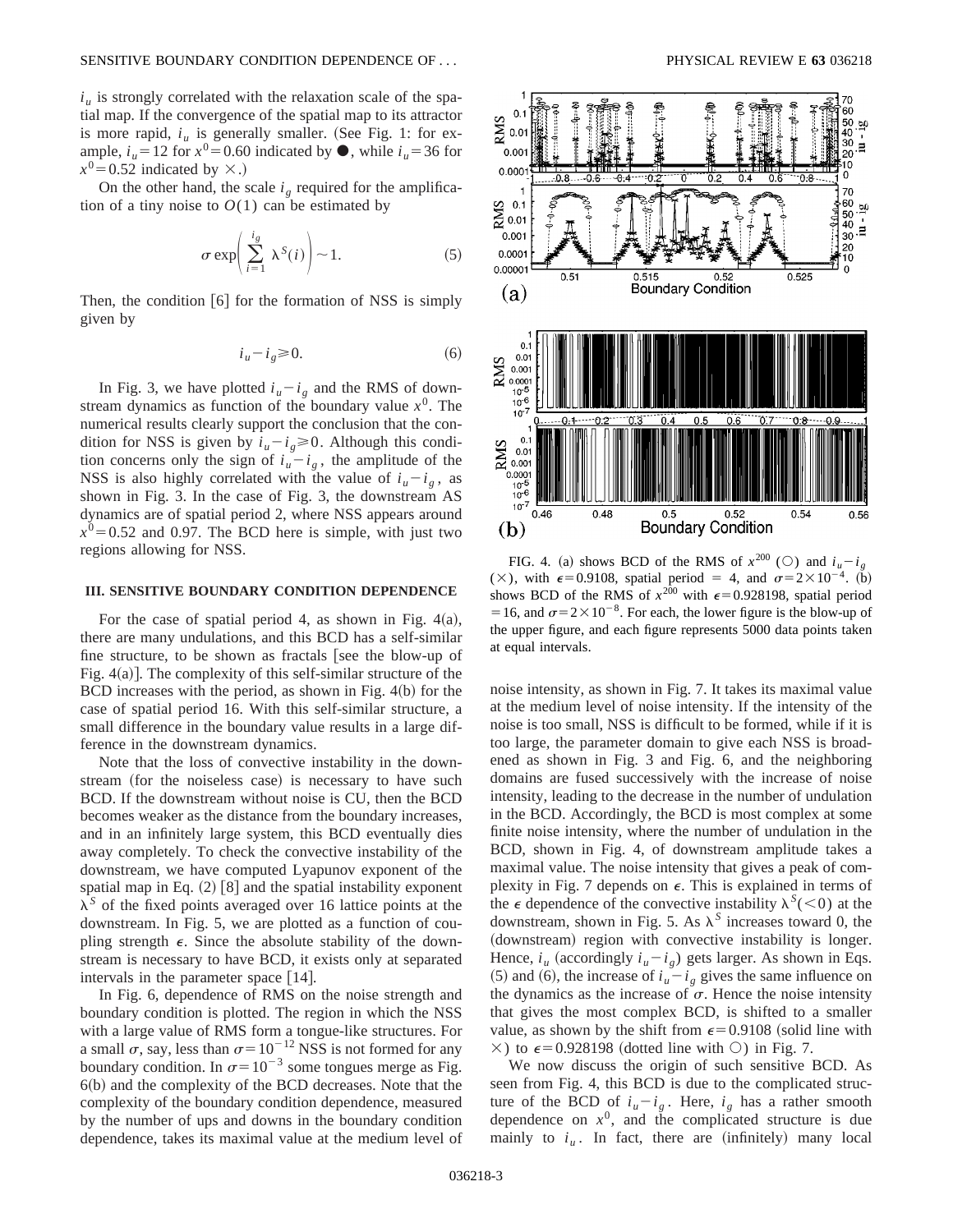

FIG. 5. Lyapunov exponent of the spatial map in Eq.  $(2)$  (dotted line) and the spatial Lyapunov exponent averaged over some range of lattice points  $\sum_{\ell=0}^{15} \lambda^{5}(i-\ell)/2$  (*i* $\geq 1$ ) (solid lines) are plotted as a function of  $\epsilon$  for the noiseless case  $\sigma=0$ . Here, temporally fixed points are spatially period 2 (SP2) for  $\epsilon$ <0.898, spatially period 4 (SP4) for 0.898 $\leq \epsilon$ <0.922, spatially period 8 (SP8) for 0.922 $\leq \epsilon$  $< 0.926$ , and spatial chaotic for  $\epsilon > 0.931$ . The spatial Lyapunov exponent shows that the attracted spatial pattern SP2 is absolutely stable (AS) for  $0.822 < \epsilon < 0.867$ , and the SP4 pattern is AS for  $0.907<\epsilon<0.913$ , while the spatial chaos at  $\epsilon>0.931$  is always convectively unstable. There are separated parameter regions in which the downstream is absolutely stable.

maxima of  $i<sub>u</sub>$  considered as a function of  $x<sup>0</sup>$ , in analogy to the plot of  $i_u - i_g$  in Fig. 4(a).

Recall that the scale  $i<sub>u</sub>$  is highly correlated with the duration of the transient process of the spatial map Eq.  $(2)$ , i.e., the number of steps required for an orbit. It is generated by the dynamics of the map starting from  $x^0$  and falling into a periodic attractor. When the period of the attractor of the map  $g(x)$  is *L*, there are *L* stable fixed points for the map  $x \rightarrow g^L(x)$ . Each stable fixed point corresponds to a different phase of the periodic attractor of the spatial map  $g(x)$ . For each value of the initial condition  $x^0$  in the spatial map, the fixed point to which the  $g^L(x)$  map is attracted [i.e., the phase of the cycle in the map  $g(x)$  is different.

When multiple attractors coexist, it is often the case that the basin structure for each attractor is fractal  $[15]$ . This is true for  $g^L(x)$ , and here there can be infinitely many basin boundary points. For the spatial period 2 case, there are 4 such points, while there are infinitely many points and the basin boundary is fractal for the case of spatial period 4 (or higher). Note that at unstable fixed points of  $g^L(x)$ , the phase of the attracted cycle slips. Successive preimages of such fixed points are nothing but the basin boundary of the map  $g^{L}(x)$ , with which fractal basin boundary is formed.

For each basin boundary point, the number of transient steps before the attraction of an orbit to an attractor diverges. Hence,  $i<sub>u</sub>$  takes a local maximum at each point. These points correspond to the local minima of the tongues in Fig. 6. Accordingly, there are infinitely many local maxima of  $i<sub>u</sub>$ , organized in a self-similar manner. Now, the sensitive dependence on  $x^0$  is understood resulting from a fractal basin boundary in the spatial map. Since this formation of a fractal basin boundary is rather common in one-dimensional maps



FIG. 6. The RMS of downstream dynamics is plotted as a function of noise strength  $\sigma$  (vertical axis) and boundary condition  $x^0$ (horizontal axis), with  $\epsilon$ =0.9108. The value of the RMS is plotted by the gray scale, where the darkest pixel shows the case with RMS $\sim$ 1, and the brightest the value less than  $10^{-4}$ . (b) is a blow-up of (a). For  $\sigma \sim 10^{-16}$ , the downstream dynamics is a fixed point for any boundary value of  $x^0$ . On the other hand, for a large value of  $\sigma$  around  $10^{-3}$  some tongues merge with each other as shown in  $(b)$ .

(with topological chaos), sensitive BCD is expected to be a general phenomenon. It should be stressed that although the mechanism here is based on the fractal basin in the spatial map, the sensitive dependence is explained as a dependence on the *boundary condition* rather than the initial condition  $\lceil 16 \rceil$ .

#### **IV. CONCLUSION**

In conclusion, we have demonstrated the existence of a sensitive BCD of noise-sustained structure in a system char-



FIG. 7. The noise strength dependence of the number of the undulation in BCD. We have computed the BCD given in Fig. 4 for each noise intensity, using 10000 data points taken at equal intervals, and then counted the number of undulation (ups and downs) in the figure. Plotted are the data for the spatial period 4 (solid line with  $\times$ ) and 16 (dotted line with  $\circ$ ), corresponding to Fig. 4.